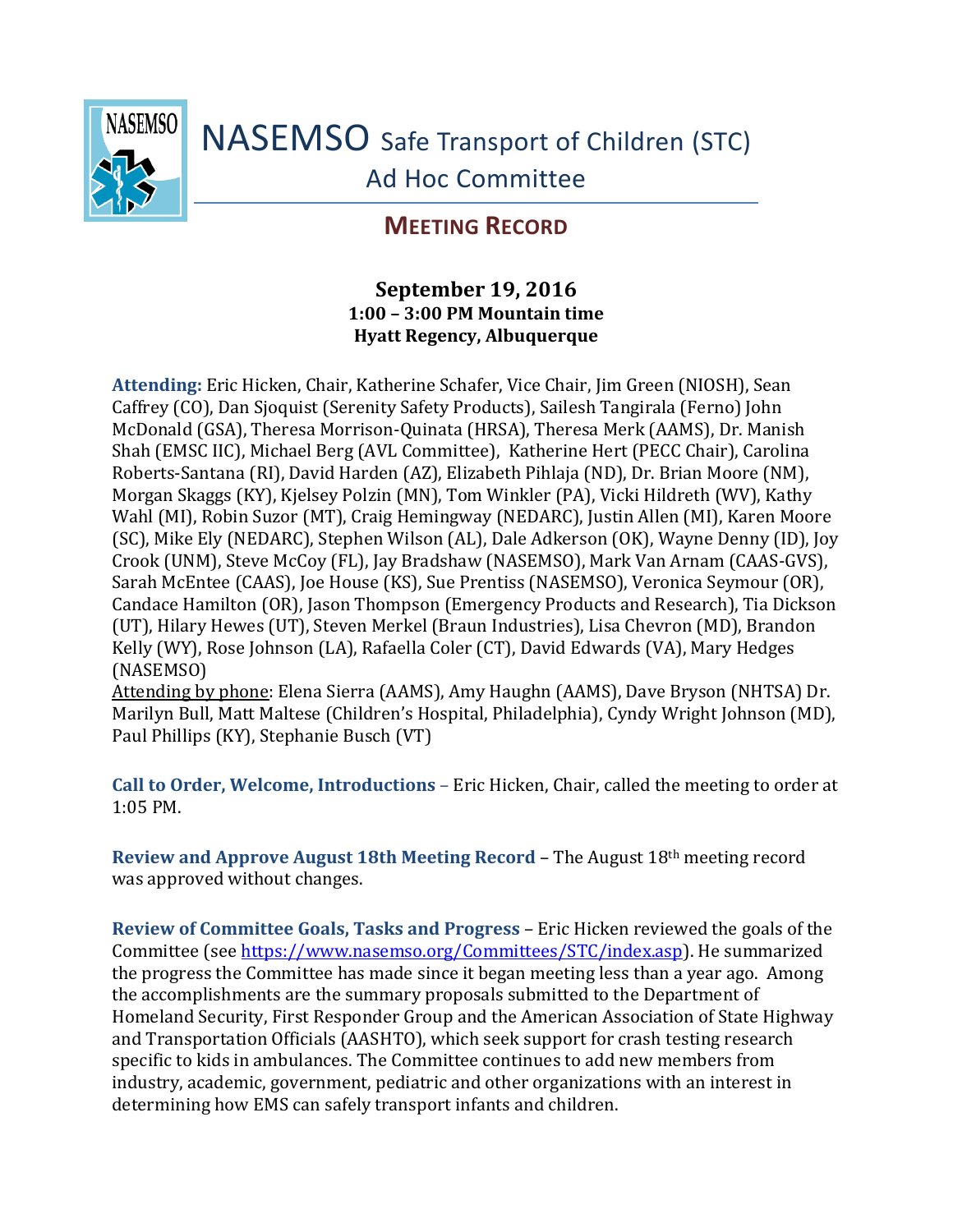## **Presentation**

James Green, NIOSH, gave a presentation detailing what needs to be done to develop evidence-based criteria for the safe transport of children in ground ambulances. He offered that we could follow a similar process to that which developed testing standards for safely securing adult patients in ambulances. These testing standards were published by the Society of Automotive Engineers (SAE). The next step is for the states to adopt one or more of the standards that have been developed by CAAS (GVS) or NFPA 1917. Jim added that he believes NASEMSO would be the ideal organization to oversee the project to develop testing standards for child transport devices for ambulances. He recommended that the committee determine what sizes of children and what devices to test.

When asked if the European tests could be used for testing child transport devices, Jim responded that the USA uses different sizes and types of ambulances and has higher standards than in Europe. He noted that we use a higher crash pulse than used in crash testing in Europe. Matt Maltese commented that there could be a role for the Insurance Institute for Highway Safety in supporting this effort. Dan Sjoquist commented that there are many things that states can do now that will make a difference in improving safety for kids in ambulances now.

**Seeking Corporate Support for Crash Testing Research** – As was mentioned at the August meeting, Eric suggested that members propose potential corporate partners who may be willing to help finance research. Tom Winkler and Kjelsey Polzin volunteered to work on this initiative.

## **Federal Partner Comments/Update**

Dave Bryson of NHTSA had to leave the meeting early, but provided a written update. He said the Office of EMS was pleased to have Dr. Jon Krohmer as its new director. He has not yet had the opportunity to brief Dr. Krohmer on the status of the NHTSA RCIP team or activities of the NASEMSO STC Ad Hoc Committee. He noted that though the NHTSA RCIP process may be in jeopardy, the Safely Transporting Children Team is still working away on an issue summary document that includes: a) Introduction, b) NHTSA data, c) Overview of FMVSS, GSA, NFPA, CAAS and SAE standards, d) Existing cot manufacturers and their recommendations for transporting children, e) NHTSA general guidelines for transporting children (age and size chart via safercar.gov), f) NHTSA Team recommendations, and g) Other topics as necessary. He added that NHTSA will share the draft summary document with external partners, especially Federal partners and the NASEMSO Safe Transport of Children Ad Hoc committee soon.

Theresa Morrison Quinata, HRSA, EMSC Program, said she would like to defer her update to the Federal Partner Update held later this week during the general session.

John McDonald, General Services Administration, said they are planning another change notice for the KKK ambulance specifications.